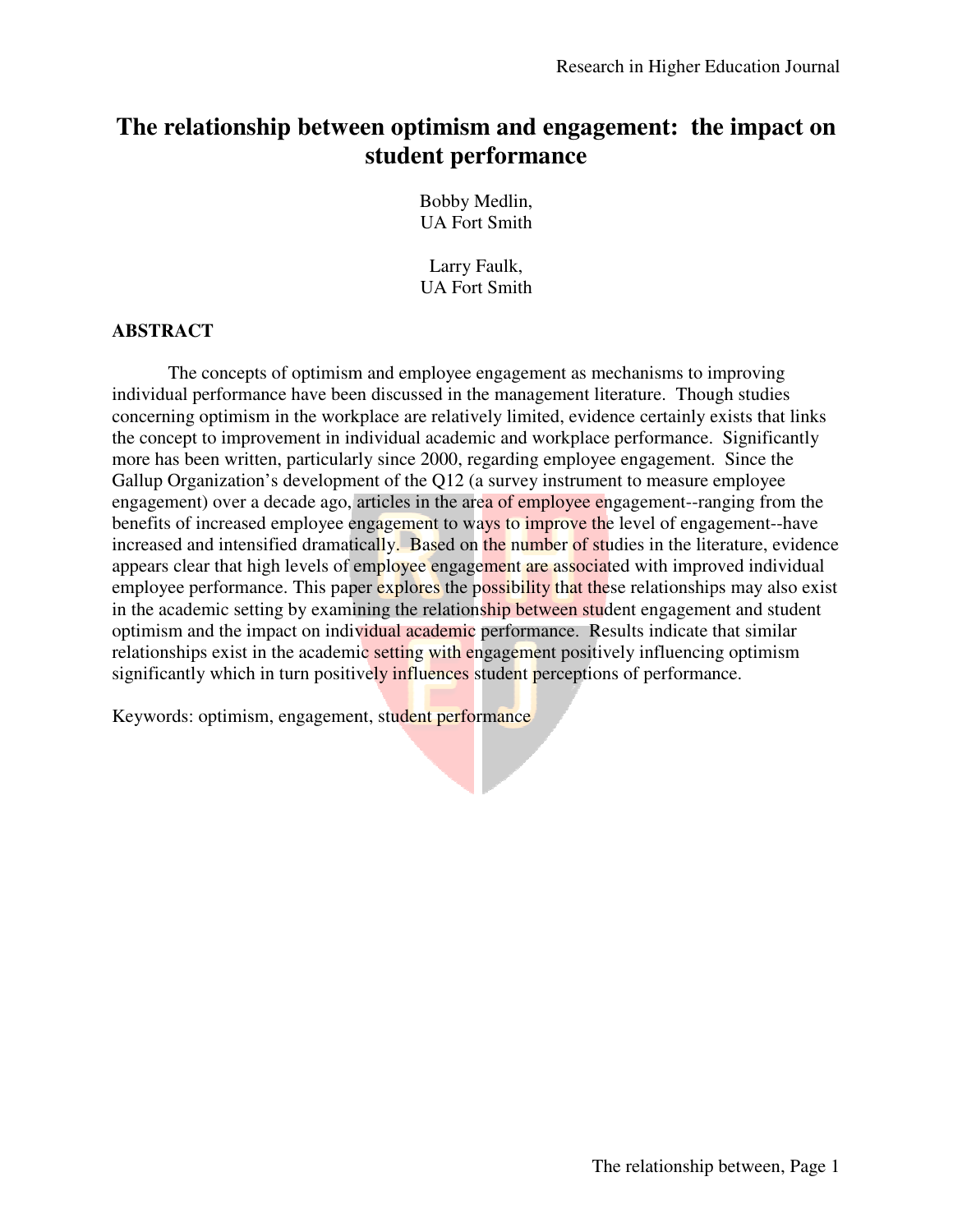# **INTRODUCTION**

The concepts of optimism and employee engagement as mechanisms to improving individual performance have all been discussed in the management literature. Though studies concerning optimism in the workplace are relatively limited, evidence certainly exists that links the concept to improvement in individual academic and workplace performance. Significantly more has been written, particularly since 2000, regarding employee engagement. Since the Gallup Organization's development of the Q12 (a survey instrument to measure employee engagement) over a decade ago, articles in the area of employee engagement--ranging from the Gallup Organization's development of the Q12 (a survey instrument to measure employee<br>engagement) over a decade ago, articles in the area of employee engagement--ranging from the<br>benefits of increased employee engagement t increased and intensified dramatically. Though relatively few empirical studies exist, the evidence appears clear that high levels of employee engagement are associated with improved individual employee performance. Additionally, studies exist that relate academic performance and student engagement.

# **HYPOTHESES DEVELOPMENT YPOTHESES DEVELOPMENT**

# **Engagement and Optimism**

Definitions of engagement have primarily been offered by consulting houses or in Definitions of engagement have primarily been offered by consulting houses or in<br>practitioner publications. Perhaps the most extensively used definition of an engaged worker was offered by the Gallup organization. They define an engaged employee as a worker who is fully involved in and enthusiastic about his or her work (Tritch, 2003). HR Magazine's February cover story (Bates, 2004) focused on employee engagement and its role in the February cover story (Bates, 2004) focused on employee engagement and its role in the workplace. Engagement was essentially defined as "an innate human desire to contribute something of value in workplace." Crawford (2006) defined engagement as a measure of the energy and passion workers have for their organization. The article stressed clearly that diminished individual performance was a consequence of lack of employee engagement. Gubman (2004) defined engagement as a heightened personal attachment to the organization. Gubman (2004) defined engagement a<mark>s a heightened per</mark>sonal attachment to the organization.<br>Harley, Lee, and Robinson (2005), while not specifically defining the term, did identify a profile of an "engaged work" and also listed various aspects of engagement that have been used within organizations the measure engagement. Konrad (2006), while not providing a definition, of an "engaged work" and also listed various aspects of engagement that have been used within<br>organizations the measure engagement. Konrad (2006), while not providing a definition,<br>discussed engagement as having a cognitiv Crim (2006) defined an engaged worker as one who is "fully involved in, and enthusiastic about, his or her work." In addition to articles offering definitions/explanations of engagement, the literature offers a plethora of information regarding ways to improve engagement (Fenci and Masarech, 2008; Jakobson, 2008; Cartwright and Holmes, 2006; Konrad, 2006; Robison, 2006; Masarech, 2008; Jakobson, 2008; Cartwright and Holmes, 2006; Konrad, 2006; Robison, 2006;<br>Seijts and Crim, 2006; Harley, et. al., 2005; Sensis, 2005; Erickson, 2004; Tritch, 2003 to name a few). In addition, numerous studies have linked high levels of employee engagement to few). In addition, numerous studies have linked high levels of employee engagement to improved employee performance (Smythe, 2008; Walters, 2008; Chang, 2006; Crawford, 2006; improved employee performance (Smythe, 2008; Walters, 2008; Chang, 2006; Crawford, 2006; Echols, 2005; Tasker, 2004; Luthans and Peterson, 2003; Tritch, 2003). The literature also has a limited number of studies relating learning with student engagement (Roders, 2009; Weiss, et. al. 2010; Ward, et. al., 2009; Handelsman, et. al., 2005). cally. Though relatively few empirical studies exist, the<br>levels of employee engagement are associated with improved<br>e. Additionally, studies exist that relate academic performance<br>CNT<br>CNT<br>for the most extensively used def

Generally speaking, optimism is the tendency for an individual to believe in the best possible outcomes in the face of uncertainty (Peale, 1956). Furnham (1997) states that optimists limited number of studies relating learning with student engagement (Roders, 2009; Weiss, et. al. 2010; Ward, et. al., 2009; Handelsman, et. al., 2005).<br>
Generally speaking, optimism is the tendency for an individual to be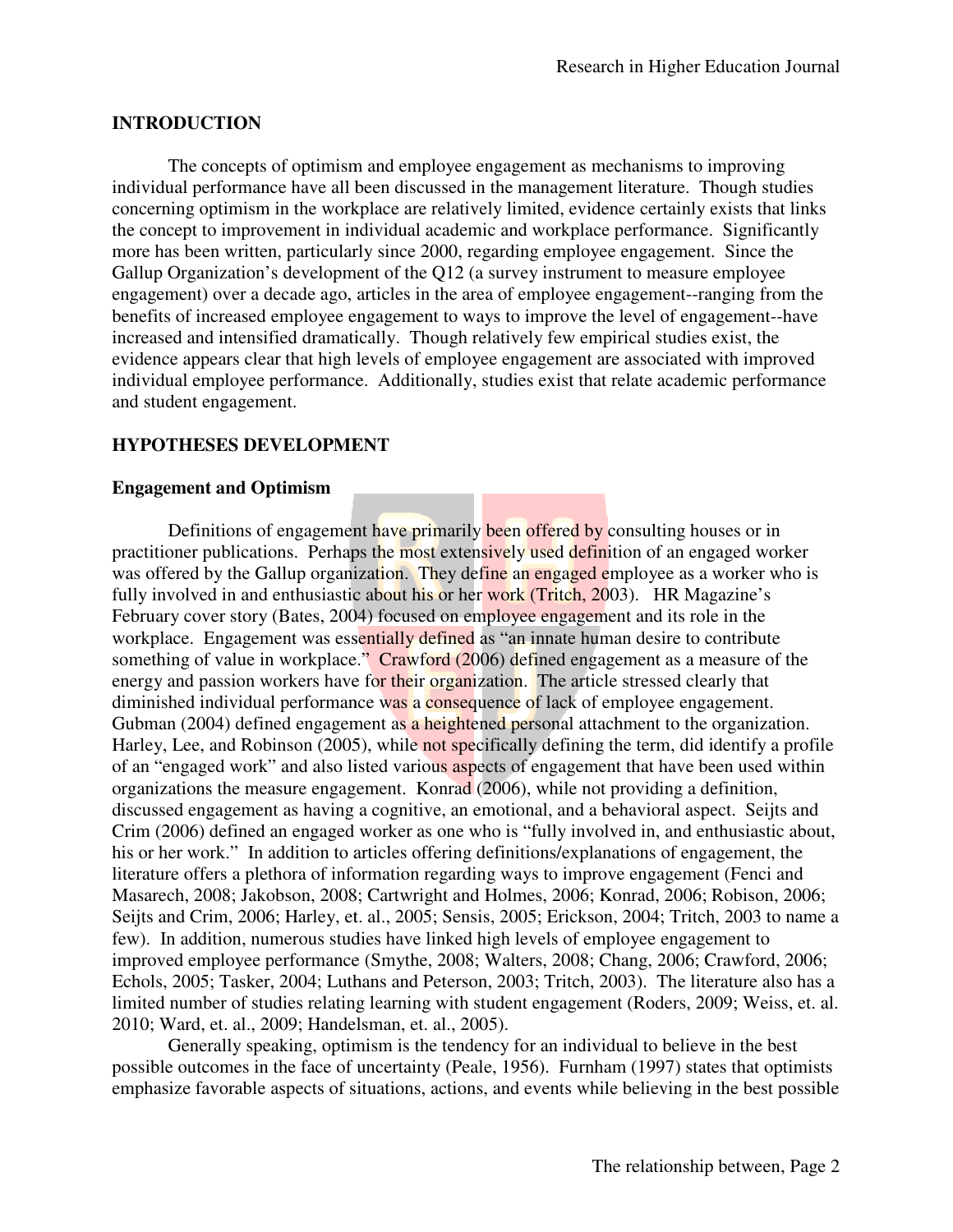outcomes in the future. Optimism is closely related to the concept of self-efficacy—a belief in how successful one can be in terms of task accomplishment (Gist and Mitchell, 1992). ). how successful one can be in terms of task accomplishment (Gist and Mitchell, 1992). ).<br>Optimism, while not discussed nearly as much in the literature, has also been linked to higher levels of employee performance (Jensen, et al., 2007; Dixon and Schertzer, 2005; Green, et al., 2004; Chemers, et. al., 2000; Schulman, 1999; Sujan, 1999; Rich, 1999; Scheier, et. al., 1994; Strutton and Lumpkin, 1993; Seligman and Schulman, 1986) 1986). Studies also indicate that academic performance is positively associated with optimism (Norem and Chang, 2002; Siddique, et al., 2006).

The various definitions/explanations as well as all of the 12 questions on Gallup's Q12 The various definitions/explanations as well as all of the 12 survey are related to optimism. This leads to our first hypothesis:

*Hypothesis 1. Employee engagement is a significant, positive predictor of student optimism.* 

#### **Optimism and Performance**

Intuitively, it is easy to accept a link between optimism and employee performance. In Intuitively, it is easy to accept a link between optimism and employee performance. In practice, this relationship has rarely been examined. Studies exist that indicate that academic performance is positively associated with optimism (Bressler, et. al, 2010; Kluemper, et al., 2009; Norem and Chang, 2002; Siddique, et al., 2006; ). Studies that have focused on the optimism-performance have primarily been in the sales literature (Seligman and Schulman, 2009; Norem and Chang, 2002; Siddique, et al., 2006; ). Studies that have focused on the optimism-performance have primarily been in the sales literature (Seligman and Schulman, 1986; Rich, 1999; Schulman, 1999; Scheier, e 2005; Strutton and Lumpkin, 1993). Each reports that positive performance outcomes are associated with salespeople who are optimists. Green, Medlin, and Whitten (2004) examined the relationship between optimism and performance in manufacturing settings. Results indicated relationship between optimism and performance in manufacturing settings. Results indicated that there is a "very positive link" between employee optimism and level of performance. Green, Medlin, and Whitten (2004) examined<br>
in manufacturing settings. Results indicated<br>
loyee optimism and level of performance.<br>
int, positive predictor of student academic<br>
S.S. university were administered an in-class

This leads to our second hypothesis:

Hypothesis 2. Individual optimism is a significant, positive predictor of student academic *performance.* 

## **METHOD**

#### **Participants and Procedure**

Students in seven sections of a central U.S. university were administered an in survey containing questions designed to measure engagement, optimism, perceptions of performance and various demographic information. One hundred forty-five individuals turned in completed surveys. Of these respondents 73  $(50.3%)$  were male and 72  $(49.7%)$  were female. Their average age was 25.7 years ( $sd = 7.24$ ) with a range of 18 to 51. The majority of the students (79.7%) were full time students (defined as currently enrolled in 12 or more credit performance and various demographic information. One hundred forty-five individuals turned<br>completed surveys. Of these respondents 73 (50.3%) were male and 72 (49.7%) were female.<br>Their average age was 25.7 years (sd = 7. students (79.7%) were full time students (defined as currently enrolled in 12 or more credit hours) with the majority (80%) of the students working outside of the home either part-time (defined as working less than 30 hour (defined as working less than 30 hours per week;  $36.6\%$ ) or full-time (43.4%). On average, the students had attended the university for 3.6 years ( $sd = 2.13$ ) with a range of one semester to 12 years. These students represented every level with the majority being seniors (52.4%) with juniors also being well represented (31%) leaving the remaining respondents as sophomores  $(7.6\%)$  and freshmen  $(9\%)$ . represented every level with the majority being seniors  $(52.4\%)$  with<br>represented  $(31\%)$  leaving the remaining respondents as sophomores<br>9%).<br>The relationship between, Page 3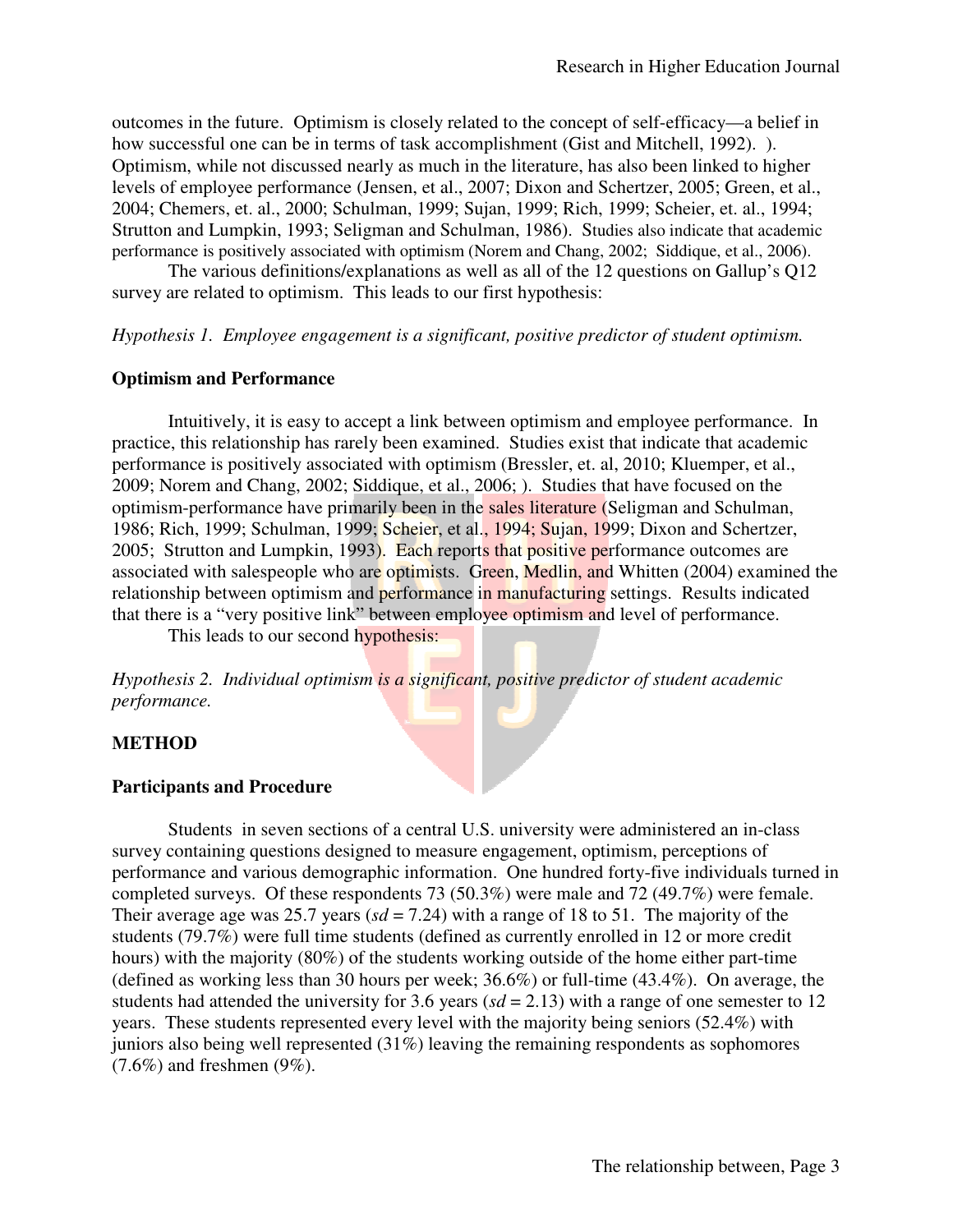# **Measures**

Measurement scales were adapted from previous scales used to measure employee engagement (Buckingham & Coffman, 1999), workplace optimism (Medlin & Green, 2010), and individual performance (Green, et al., 2004). The changes were designed to reflect an academic setting rather than a working environment. Due to these changes, exploratory factor analyses were performed to assess the appropriateness of the measures to the current setting. In each case items were dropped from the analyses due to low communalities with the other items in measure in order to better capture the underlying factor (Hair, Jr, Anderson, Tatham, & Black, 1995). As an example, the fifth item in the individual performance measure was dropped because its communality with the other four items (.13) fell well below the standard of .50. This adjustment to the measure improved the amount of variance explained from 48.7% to 58.9%. A review of the items suggest that the four remaining items measure current or past performance while the fifth item required respondents to predict future performance. ales were adapted from previous scales used to measure employee<br>um & Coffman, 1999), workplace optimism (Medlin & Green, 2010), and<br>(Green, et al., 2004). The changes were designed to reflect an academic<br>king environment. the standard of .50. This adjustment<br>from 48.7% to 58.9%. A review of<br>rent or past performance while the<br>e.<br>he original twelve items from<br>**student** engagement. Participants<br>m strongly disagree to strongly agree.

## *Student engagement*

Following the exploratory factor analyses, seven of the original twelve items from Buckingham and Coffman (1999) were retained to measure student engagement. Participants responded to items on seven-point Likert scales ranging from strongly disagree to st A sample item is "In class, my opinion seems to count." Coefficient alpha for the scale was .83. gest that the four remaining items measure current or past performance while the<br>uired respondents to predict future performance.<br>**gement**<br>wing the exploratory factor analyses, seven of the original twelve items from<br>and C

## *Optimism*

Following the exploratory factor analysis, eight of the original eleven items from the Medlin and Green (2010) scale were retained to measure student optimism. Participants responded to items on seven-point Likert scales ranging from strongly disagree to strongly agree. A sample item is "I am excited about my degree because I expect to be successful." Coefficient alpha for the scale was .86. and Green (2010) scale were retained to measure student optimism. Participants<br>ded to items on seven-point Likert scales ranging from strongly disagree to strongly agre<br>ole item is "I am excited about my degree because I e

## *Performance*

Following the exploratory factor analysis, four of the five original items from Green, et al., (2004) were retained to measure individual student performance. Participants responded to items on seven-point Likert scales ranging from strongly disagree to strongly agree. A sample item is "I regularly accomplish my academic goals." Coefficient alpha for the scale was .76.

## **Analyses**

To test the impact of student engagement on optimism and optimism's impact on individual student performance hierarchical regression analyses were run for each relationship with age, gender, course load, and academic level entered as control variables in the first step with the variable of interest (engagement or optimism) entered in the second step to measure change in R-squared.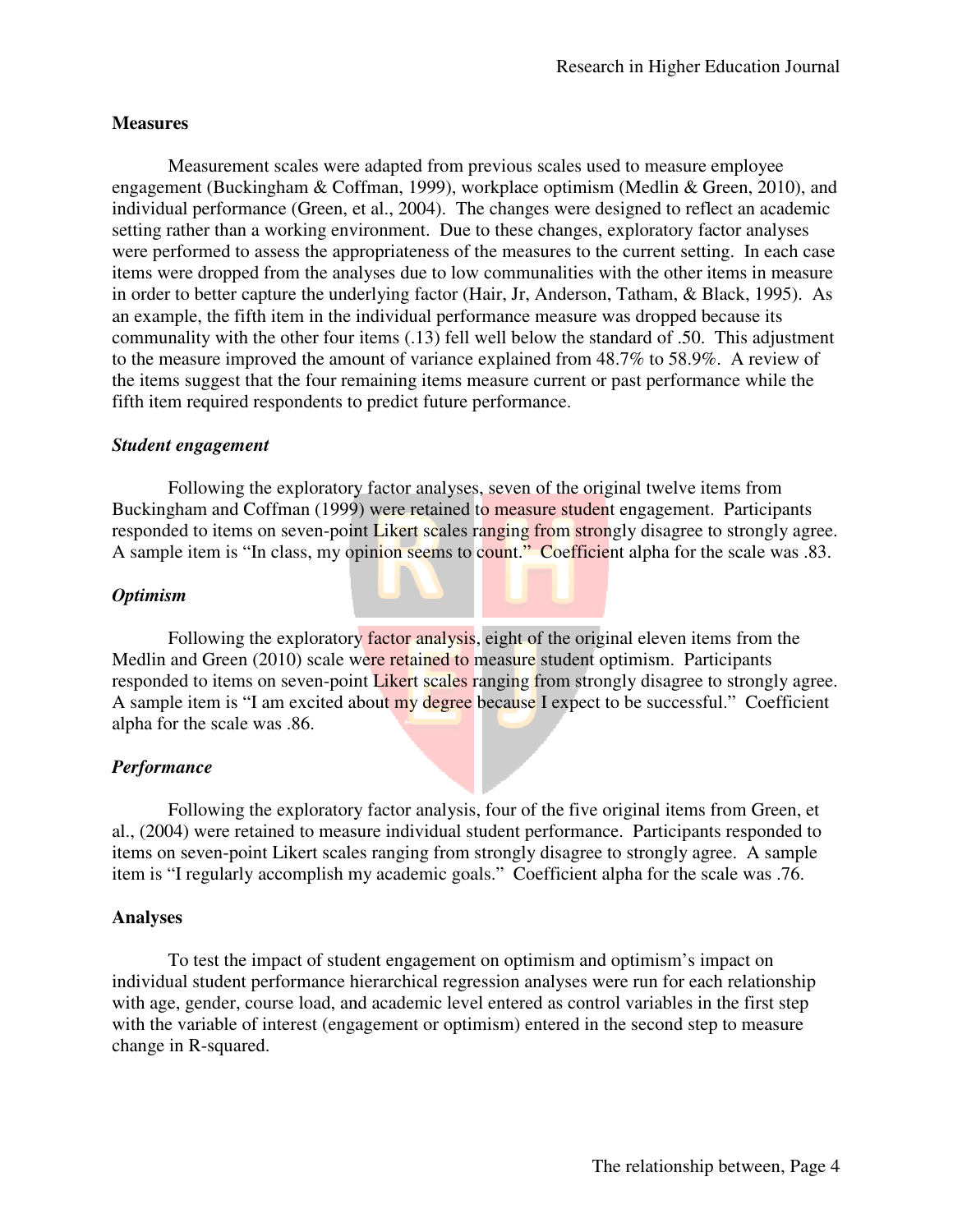## **RESULTS**

Descriptive statistics and Pearson's correlation coefficients for the test variables are presented in Table 1. Each of the variables of interest is significantly correlated with the others consistent with prior expectations. Student engagement is positively correlated with Optimism ( *r* Descriptive statistics and Pearson's correlation coefficients for the test variables are<br>presented in Table 1. Each of the variables of interest is significantly correlated with the others<br>consistent with prior expectatio Performance  $(r = .54, p < .001)$ . See Table 1 in the Appendix.

nance ( $r = .54$ ,  $p < .001$ ). See Table 1 in the Appendix.<br>The results of the regression analyses were as expected and supported both hypothesis 1 4.75, *p* < .001) and Performance (*r* = .38, *p* < .001) while Optimism is positively correlated with Performance (*r* = .54, *p* < .001). See Table 1 in the Appendix.<br>The results of the regression analyses were as expec Student engagement also explained a significant proportion of variance in optimism ( $\hat{R}^2$  = .58, *p* < .001) thus supporting hypothesis 1. Similarly, optimism significantly predicted performance (*b*  $= .55$ ,  $t(145) = 7.85$ ,  $p < .001$ ). Optimism also explained a significant proportion of variance in performance  $(R^2 = .57, p < .001)$  thus supporting hypothesis 2.

#### **CONCLUSIONS**

This study successfully showed that results found in studies performed in the workplace are relevant in the academic setting. Student engagement does positively influence optimism in students and those students who are more optimistic tend to perform better, at least how they perceive their own performance. Other analyses performed using available of student performance, Overall GPA and class grade, produced interesting results. Perceived individual performance was positively correlated with both overall GPA ( *r* = .42, *p* < .001) and class grade  $(r = .26, p < .001)$  but neither engagement nor optimism was positively related to either objective measure. That is, students who feel that they are more engaged and optimistic think that they perform better but may not actually do so. This may be of concern as objective performance is generally what is desired. However, it may not be a problem as students may be more concerned with their own personal perception of what is "good" performance and this may be what is of primary importance when influencing their behavior. howed that results found in studies performed in the workplace ng. Student engagement does positively influence optimism in are more optimistic tend to perform better, at least how they Other analyses performed using avail ngagement nor optimism was positively related to<br>who feel that they are more engaged and optimistic<br>actually do so. This may be of concern as objective<br>However, it may not be a problem as students may be<br>**erception of what** 

 One behavior of primary importance on most, if not all campuses is retention. Much attention is given to the ability of universities and colleges to keep the students they have through graduation. Although not formally investigated, a three-item measure of turnover intentions was included in the survey and provides some support for ongoing efforts to increase student engagement. Turnover intention was negatively related to student engagement  $(r = -.31, p <$ engagement. Turnover intention was negatively related to student engagement ( $r = -.31$ ,  $p < .001$ ), optimism ( $r = -.39$ ,  $p < .001$ ), and perceived individual performance ( $r = -.22$ ,  $p < .01$ ) while not significantly correlated with the objective measures of performance. From these results, it seems that it is the student's perception of how engaged they are by the university while not significantly correlated with the objective measures of performance. From these results, it seems that it is the student's perception of how engaged they are by the university among other things that is most impo leaving the university. is generally what is desired. However, it may not be a problem as students may be hed with their own personal perception of what is "good" performance and this may primary importance when influencing their behavior.<br>
behav

#### **Limitations**

While the findings of the study were encouraging, several shortcomings of the research should be taken into account. First is that the findings may be a result of common method bias While the findings of the study were encouraging, several shortcomings of the research should be taken into account. First is that the findings may be a result of common method bias as all the measures were derived from th This is of particular concern as the analyses using objective measures were produced very<br>
The relationship between, Page 5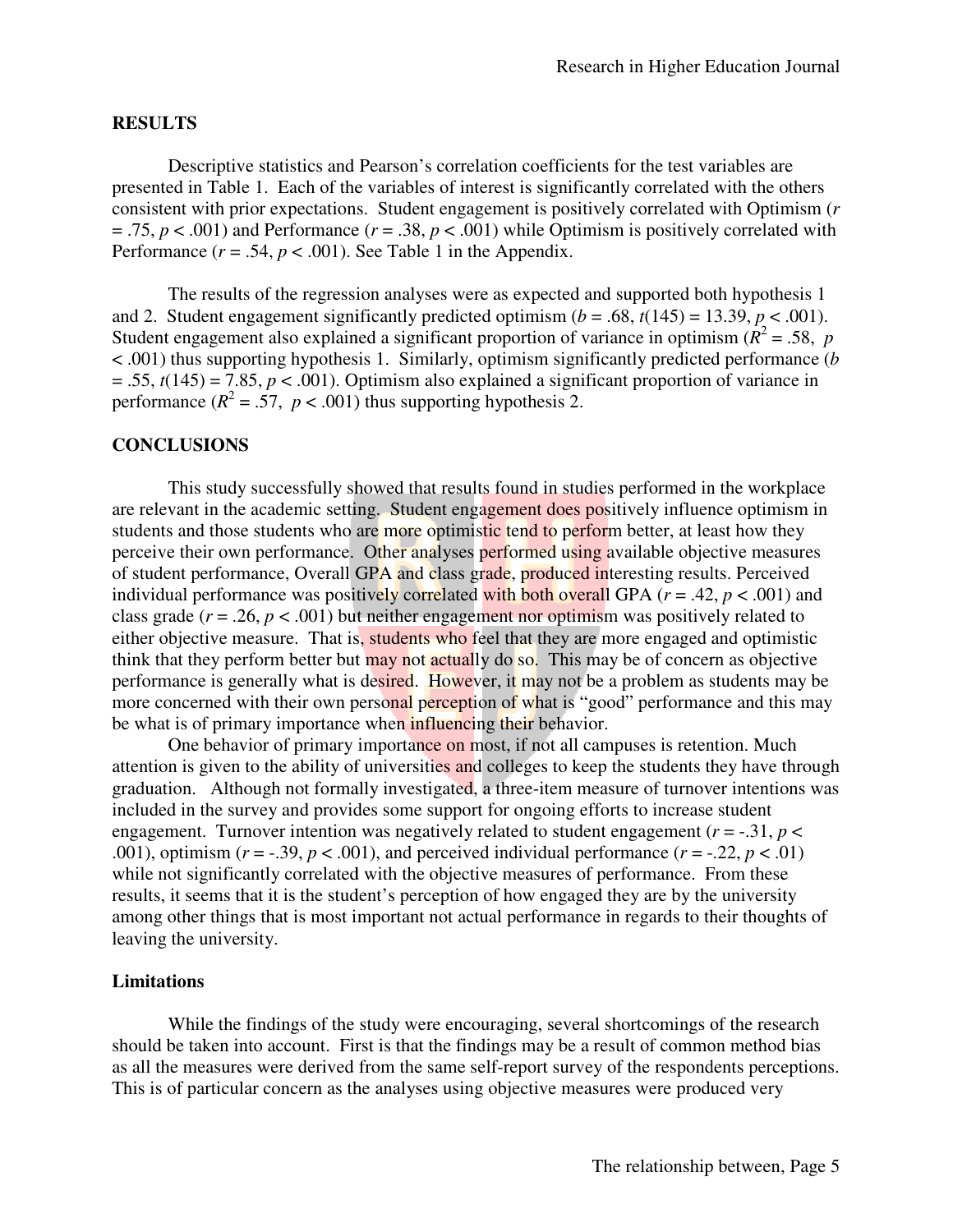different results. A way to potentially investigate this concern is to keep track of those individuals who actually stay and leave the university and relate it to the turnover intentions reported in the survey. Another concern is that the sample was based on a single university. The student body used in the study is more non-traditional than average and has open enrollment. The perceptions of this sample might be very different than what might be found on a more The perceptions of this sample might be very different than what might be found on a more traditional campus in another part of the country. Confidence in the findings should take into account these limitations and others surely to exist. university and relate it to the turnover intentions<br>that the sample was based on a single university. Th<br>traditional than average and has open enrollment.<br>y different than what might be found on a more<br>untry. Confidence in

#### **Future Research**

As this study was an initial attempt to determine whether findings in the workplace regarding the relationships between engagement, optimism, and performance generalize to the academic environment many future steps can be taken to gain confidence in the findings. efforts should be undertaken to refine the measures so that they better fit into the academic environment. This study attempted to simply change the wording of the pre-existing measures to fit the academic environment. Additional items should be added to these scales in order to environment. This study attempted to simply change the wording of the pre-existing measures to fit the academic environment. Additional items should be added to these scales in order to increase the ability of the measures future research would be to expand the sample beyond a single university in one part of the country. Some considerations that should be taken into account when expanding the sample future research would be to expand the sample beyond a single university in one part of the<br>country. Some considerations that should be taken into account when expanding the sample<br>would be: size of university; private ver mission and geographic location of the university. A final avenue of future research would be to further investigate the relationship between the perceptual measures and objective measures of such behaviors as performance and turnover this study was an initial attempt to determine whether findings in the workplace<br>the relationships between engagement, optimism, and performance generalize to<br>environment many future steps can be taken to gain confidence i

#### .**Discussion**

Based on the results of this study, efforts to increase student engagement on campuses across the country seem to be well founded. Many universities have put much time, effort, and money into increasing student engagement in order to keep students and bolster academic performance. These results suggest that engagement does positively influence academic performance, at least as perceived by the student, by increasing student optimism. This should increase the knowledge that is acquired by the students in the classroom. Another goal of efforts performance, at least as perceived by the student, by increasing student optimism. This should increase the knowledge that is acquired by the students in the classroom. Another goal of efforts to increase student engagemen students are less likely to drop out, or at least think about it less. Now that there is some evidence for the success of engagement efforts, the key concern for universities is to determine what actions actually increase student engagement and focus resources on these activities. If successful, universities should have a more engaged student body with higher levels of optimism which is composed of students who perform better and are less likely to drop out. mission and geographic location of the university. A final avenue of future research would be to<br>further investigate the relationship between the perceptual measures and objective measures of<br>such behaviors as performance students are less likely to drop out, or at least think about it less. Now that there is some<br>evidence for the success of engagement efforts, the key concern for universities is to detern<br>what actions actually increase stu ase student engagement and focus resources on these activities. If<br>build have a more engaged student body with higher levels of optimis<br>ents who perform better and are less likely to drop out.<br>engaged", *HR Magazine*, Vol.

#### **REFERENCES**

Bates, S. (2004) "Getting engaged", *HR Magazine*, Vol. 49 No. 2, pp. 44-51.

Bresslere, L., Bressler, M., and Bressler, M. (2010) "The role and relationship of hope, optimism and goal setting in achieving academic success: a study of students enrolled in online and goal setting in achieving academic success: a study of students enrolled in online accounting courses," *Academy of Educational Leadership Journal*, Vol. 14 No. 4, pp. 37-52.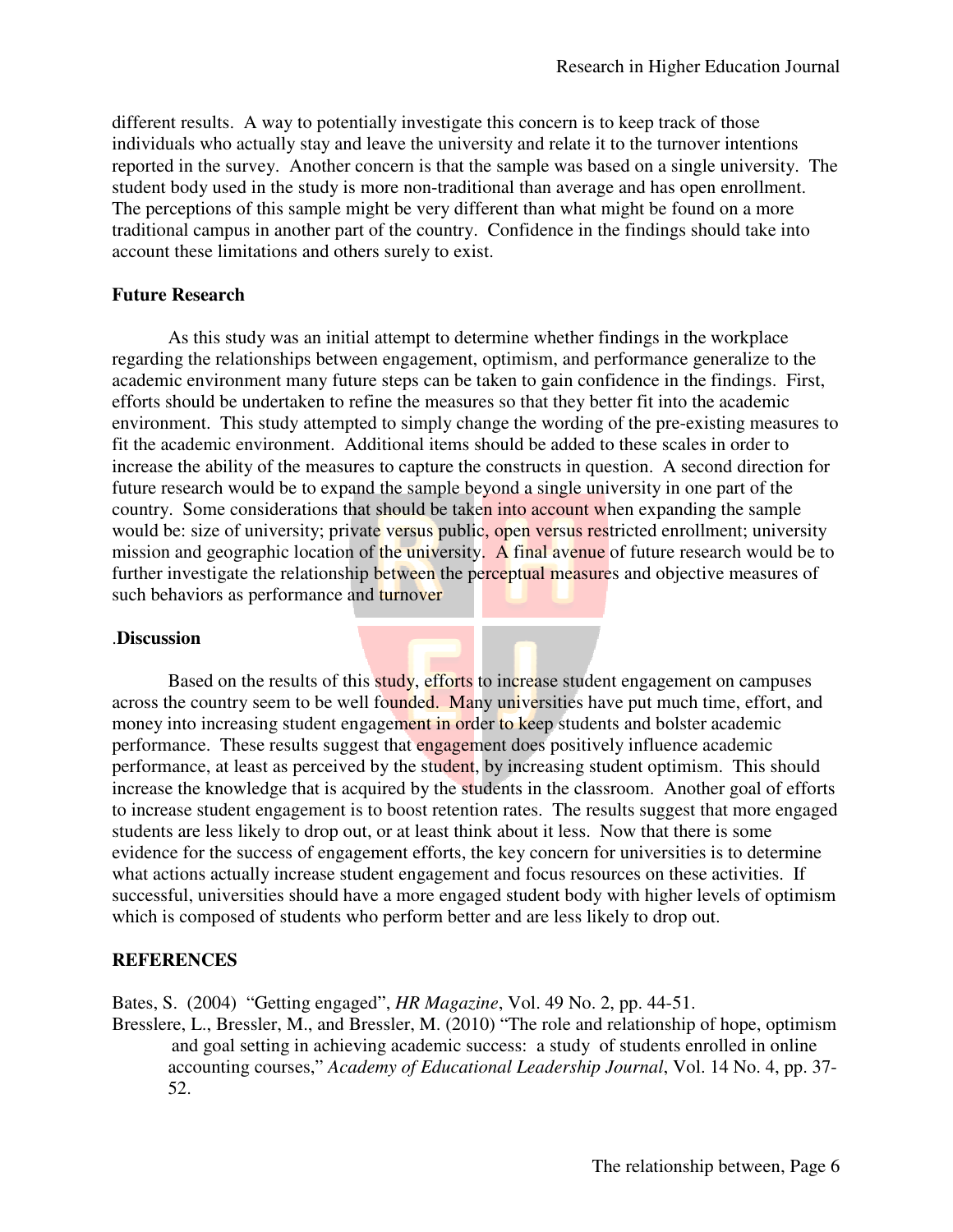- Cartwright, S. and Holmes, N. (2006), "The meaning of work: the challenge of regaining employee engagement and reducing cynicism," Human Resource Management Review, Vol. 16 No. 2, pp. 199-208.
- Chang, J. (2006), "Rules of engagement," *Sales and marketing management*," Vol. 158 No. 3, p. 18.
- Chemers, M., Watson, C. and May, T. (2000), "Dispositional affect and leadership effectiveness: a comparison of self-esteem, optimism, and efficacy," *Personality and Social Psychology Bulletin*, Vol 26 No. 3, pp 267-278. a comparison of self-esteem, optimism, and efficacy," *Personality and Social Psychology*<br>*Bulletin*, Vol 26 No. 3, pp 267-278.<br>Crawford, N. (2006), "Managing employment engagement", *Canadian Manager*, Vol. 31 No. 1,
- pp. 17-18.
- Dixon, A., and S. Schertzer (2005), "Bouncing back: how salesperson optimism and selfefficacy influence attributions and behaviors following failure," *Journal of Personal Selling and Sales Management* , Vol. XXV No. 4, pp. 361-69.
- Echols, M. E. (2005), "Engaging employees to impact performance," *Human Capital*, Feb., 44-48.
- Erickson, B. (2004), "Nature times nurture: how organizations can optimize their people's contributions," *Journal of Organizational Excellence*, Vol. 24 No. 1, pp. 21-30.
- Fenci, W. and Masarech, M. A. (2008), "Stop spinning your wheels: increase employee engagement at your company", *Workspan*, Vol 51 No. 9, p. 30.
- Furnham, A. (1997), "The half full or half empty glass: the views of the economic optimist vs. Furnham, A. (1997), "The half full or half empty glass: the views pessimist", *Human Relations*, Vol. 50 No. 2, pp. 197-209.
- Gist, M.E. and Mitchell, T.R. (1992), "Self-efficacy: a theoretical analysis of its determinants E. and Mitchell, T.R. (1992), "Self-efficacy: a theoretical analysis of its determinant and malleablility", *Academy of Management Review*, Vol. 17, No. 2, pp. 183-211.
- Green, K., Medlin, B., and Whitten, D. (2004), "Developing optimism to improve performance: L., Medlin, B., and Whitten, D. (2004), "Developing optimism to improve performance an approach for the manufacturing sector", *Industrial Management and Data Systems*, Vol. 104 No. 2, pp. 106-114.
- Vol. 104 No. 2, pp. 106-114.<br>Gubman, E. (2004), "From engagement to passion for work: the search for the mission person", *Human Resource Planning, Vol. 27 No. 3, pp. 42-6.*
- Hair, J.F., Anderson, R.E., Tatham, R.L., and Black, W.C. (1995). W.C. (1995). *Multivariate Data Analysis (4th edition).* Prentice Hall: Upper Saddle Creek, NJ.
- (4<sup>th</sup> edition). Prentice Hall: Upper Saddle Creek, NJ.<br>Handelsman, M., Briggs, W., Sullivan, N., and Towler, A. (2005) "A measure of college student course engagement," *The Journal of Educational Research*, Vol. 98 No. 3, pp. 184-192.
- Harley, A., Lee, D., and Robinson, D. (2005), "How 02 built the business case for engagement", A., Lee, D., and Robinson, D. (2005), "How 0*2*<br>*Strategic HR Review*, Vol. 4 No. 6, pp. 24-27.
- Jakobson, L. (2008), "Getting an A in engagement," incentivemag.com, Vol. 182 No. 8., pp. 16-24.
- Jensen, S., Luthans, K., Lebsack, S., and Lebsack, R. (2007) "Optimism and employee performance in the banking industry", Journal of Applied Management and *Entrepreneurship*, Vol 12 No. 3, pp. 73.
- Kluemper, D., Little, L., and DeGroot, T. (2009) "State or trait: effects of state optimism on ber, D., Little, L., and DeGroot, T. (2009) "State or trait: effects of state optimism on job-related outcomes," *Journal of Organizational Behavior*, Vol. 30 No. 2, pp. 209-231.
- Konrad, A. (2006), "Engaging employee through high-involvement work practices", *Ivey Business Journal*, March/April, pp. 1 1-6.
- Luthans, F. and S. Peterson (2002), "Employee engagement and manager self-efficacy: implications for managerial effectiveness," The Journal of Management Development, Vol. 21 No. 5/6, pp. 376-387.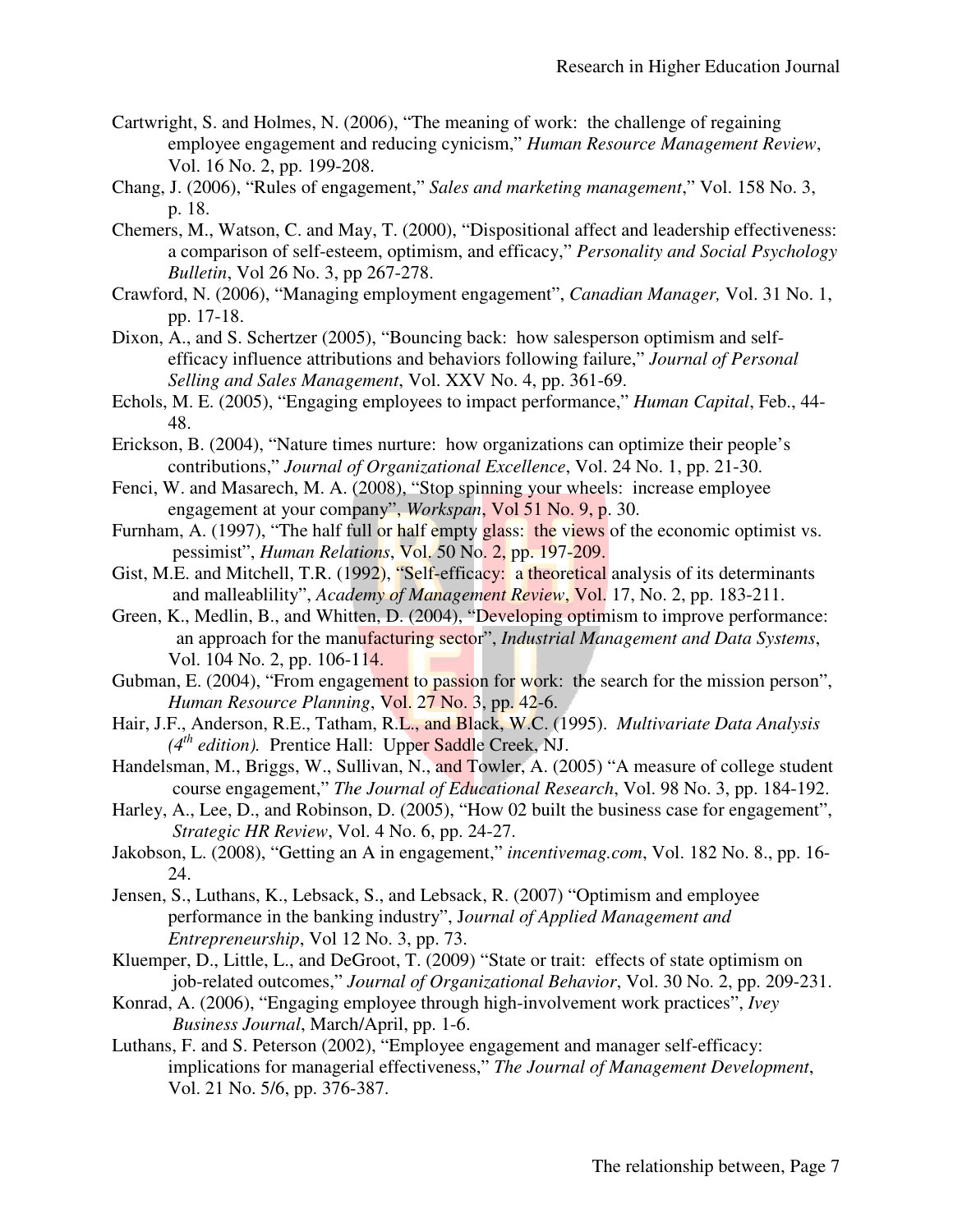- Norem, J.K., and Chang, E.C. (2002), "The positive psychology of negative thinking", *Journal*  J.K., and Chang, E.C. (2002), "The positive psychology of Clinical Psychology, Vol. 58 No. 9, pp. 993-1001.
- Peale, N.V. (1956), *The Power of Positive Thinking*, Prentice-Hall, Englewood Cliffs, NJ.
- Rich, G. (1999), "Salesperson optimism: can sales managers enhance it and so what if they do?", *Journal of Marketing Theory and Practice* , Vol. 7 No. 1, pp. 53-63.
- Robison, J. (2006), "A caterpillar dealer unearths employee engagement," Gallup Management  *Journal*, October 12. Hall, Englewood Cliffs, NJ.<br>enhance it and so what if they<br>7 No. 1, pp. 53-63.<br>ngagement," *Gallup Management*<br>rning Age, March 2009, pp. 22-24.
- Rodgers, T. (2009) "A question of style and substance," *E.learning Age*, March 2009, pp. 22
- Scheier, M.F., Carver, C.S. and Bridges, M. (1994), "Distinguishing optimism from neuroticism (and trait anxiety, self-mastery, and self-esteem): a re-evaluation of the life orientations (and trait anxiety, self-mastery, and self-esteem): a re-evaluation of the life orien<br>test", *Journal of Personality and Social Psychology*, Vol. 50 No. 4, pp. 1063-78.
- Schulman, P. (1999), "Applying learned optimism to increase sales productivity," Journal of *Personal Selling and Sales Management* , Vol. 29 No. 1, pp. 31-7.
- Seijts, G., and Crim, D. (2006), "What engages employees the most or, the ten c's of employee engagement", *Ivey Business Journal*, March/April, pp. 1-5. engagement", *Ivey Business Journal*
- Seligman, M., and Schulman, P. (1986), "Explanatory styles as a predictor of productivity and quitting among life insurance sales agents", *Journal of Personality and Social Personality and Social Psychology*, Vol. 50 No. 4, pp. 832 832-8.
- Sensis, G. E. (2005), "Building employee engagement at Sensis," Strategic Management  *Review*, Vol. 4 No. 2, pp. 19.
- Siddique, H., LaSalle-Ricci, V., Arnkoff, D, and Diaz, R. (2006), "Worry, optimism, and le, H., LaSalle-Ricci, V., Arnkoff, D, and Diaz, R. (2006), "Worry, optimism, and expectations as predictors of anziety and performance in the first year of law school", Cognitive Therapy and Research, Vol. 30 No. 5, pp. 667-676.
- Smythe, J. (2008), "Engaging employees to drive performance," *Communication World*, Vol. 25 No. 3, pp. 20-22.
- Strutton, D. and Lumpkin, J. (1993), "The relationship between optimism and coping styles of n, D. and Lumpkin, J. (1993), "The relationship between optimism and coping styles of salespeople," *Journal of Personal Selling and Sales Management*, Vol. XIII No. 2, pp. 71-82.
- Sujan, H. (1999), "Commentary: extending the learned helplessness paradigm: a critique of Schuman's "learned optimism", *Journal of Personal Selling and Sales Management*, Vol. XIX No. 1, pp. 39-42.
- Tasker, J. (2004), "Engagement equals productivity," *Personnel Today*, October 5, PP. 8 8-9.
- Tritch, T. (2003), "Engagement drives results at new century", *Gallup Management Journal Gallup Management Journal*, September 11.
- Walters, D. (2008), "How I made a difference...employee engagement," Personnel Today, Sept. 23, p. 33.
- Ward, C., Yates, D., and Song, J. (2009) "Exploring the relationship between student engagement and common business knowledge: a pilot study." American Journal of *Business Education*, Vol. 2 No. 9, pp. 99-109.
- Weiss, C., Carolan, B., and Baker-Smith, E.C. (2010) "Big school, small school: (re)testing assumptions about high school size, school engagement and mathematics achievement" *Journal of Youth and Adolescence* , Vol. 39 No. 2, pp. 163-177.

# **APPENDIX**

## **Table 1. Correlations and Descriptive Statistics Table 1. Correlations and Descriptive**